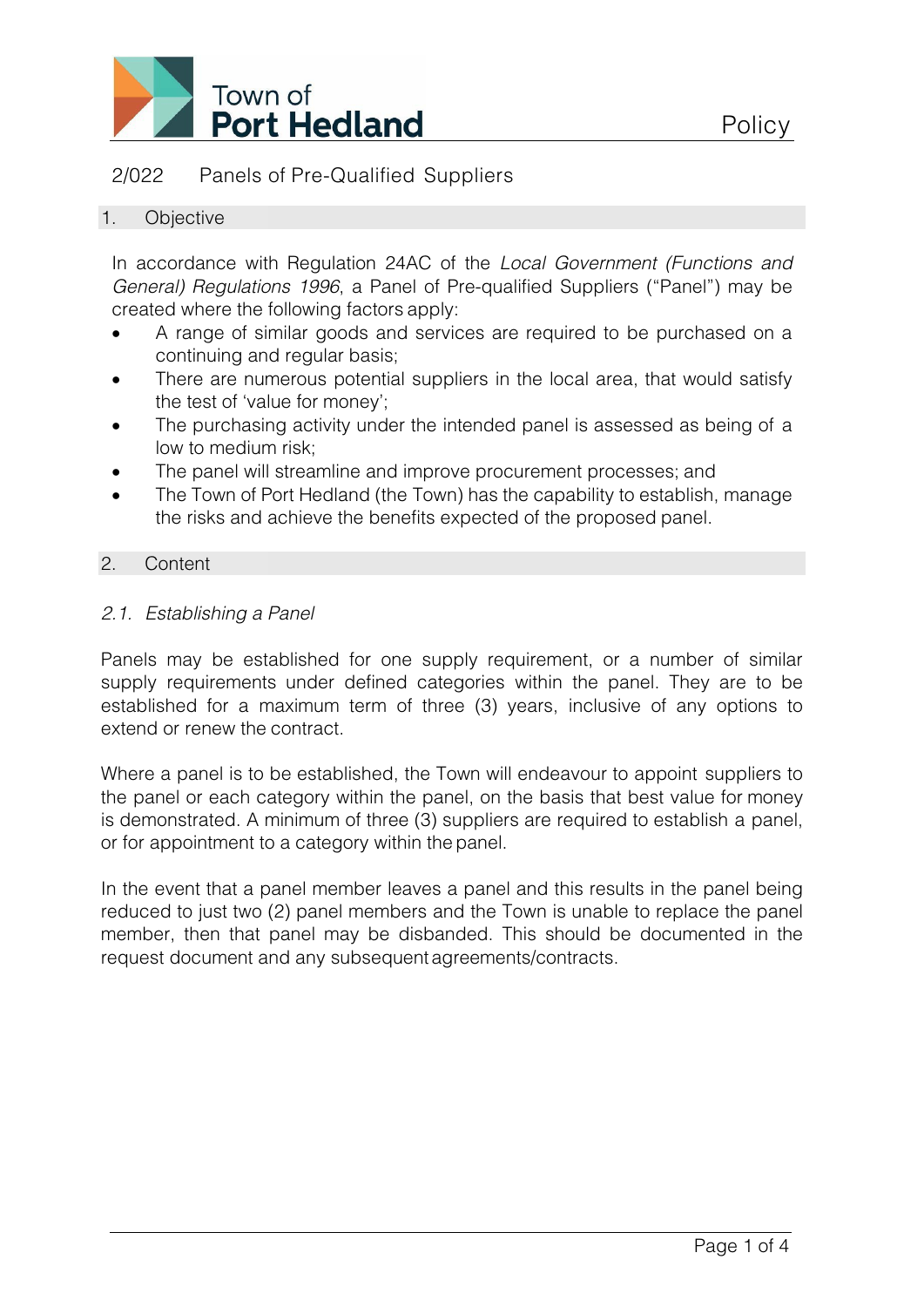

## *2.2. Distributing Work Amongst Panel Members*

To satisfy Regulation 24AC(2), the distribution of work between the suppliers will be dependent on the unique nature of the goods or services. The detailed information associated with each invitation to apply to join the panel (the request document) will prescribe one of the following options:

#### a) The Town will obtain quotations from each pre-qualified supplier on the panel with respect to all purchases.

This will ensure each panel member will have the opportunity to bid for each item of work under the panel, with pre- determined criteria forming part of the invitation to quote to assess the suitability of the supplier for particular items of work.

OR

## b) The Town will purchase goods and services exclusively from any prequalified supplier appointed to that panel.

The Town will endeavour to distribute the goods or services required between each panel member evenly, subject to the operational requirements of the Town at the time those goods and/or services are required. Care will be taken to ensure that no one contactor is overloaded at any particular time by keeping accurate records of the timelines of each job;

OR

## c) The Town will develop a ranking system for selection to the panel.

The Town will invite the highest ranked panel member, who is to give written notice as to whether to accept the offer for the work to be undertaken. Should the offer be declined, an invitation to the next ranked panel member is to be made and so forth until a panel member accepts a Contract. Should the list of panel members invited be exhausted with no panel member accepting the offer to provide goods/services under the panel, the Town may then invite suppliers that are not pre-qualified under the panel, in accordance with the Purchasing Thresholds stated Purchasing Policy As per Regulation 24AD(5)(f) the request document must clearly stipulate that the Town does not intend to purchase exclusively from the panel.

When a ranking system is established, the panel is not to operate for a period exceeding 12 months.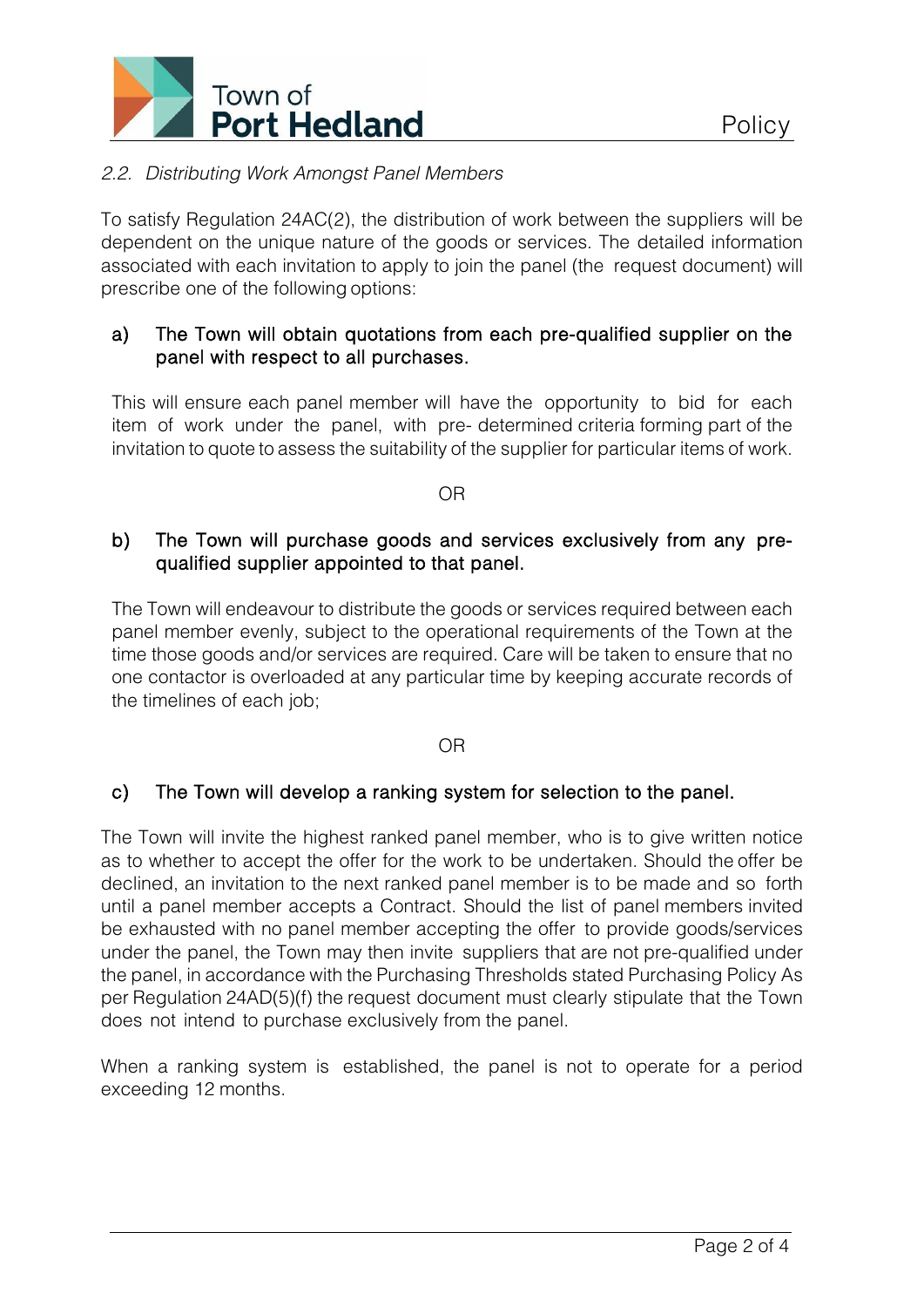

## *2.3. Purchasing from a Panel*

The invitation to apply to be considered to join a panel of pre-qualified suppliers must state the functionality of the panel, and the distribution method to be used.

As per Regulation 24AJ, in every instance, a contract for an item of work with a prequalified supplier is not to exceed 12 months, or include any options to renew or extend.

Quotes obtained through a panel of pre-qualified suppliers can be authorised in accordance with the Town's Delegation Register.

#### 3. Compliance & Reporting

The Town shall:

- Implement processes to facilitate this Policy and associated management procedures, and will implement processes to report departures, noncompliance and/or exceptions;
- On a quarterly basis report to the Town's Audit and Risk Committee any identified non-compliance with this Policy and associated management procedures, and any occurrence of the CEO exercising his/her discretion to undertake any policy exempt procurement; and
- Review, and if appropriate, seek to revise this Policy and associated management procedures to ensure ongoing relevance.

A failure to comply with the requirements of this policy will be subject to investigation. Findings will be considered in context of the code of conduct, and reasonable expectations for the officer's performance of theirrole.

Where a breach is substantiated it may be treated as:

- An opportunity for additional training to be provided;
- A disciplinary matter, which may or may not be subject to reporting requirements under the *Public Sector Management Act 1994;*
- Misconduct in accordance with the *Corruption, Crime and Misconduct Act 2003.*

#### 4. Record Keeping

All records and documents associated with the panel process must be recorded and retained as defined within the *State Records Act 2000* and the Town's Records Keeping Policy.

#### **Definitions**

Nil.